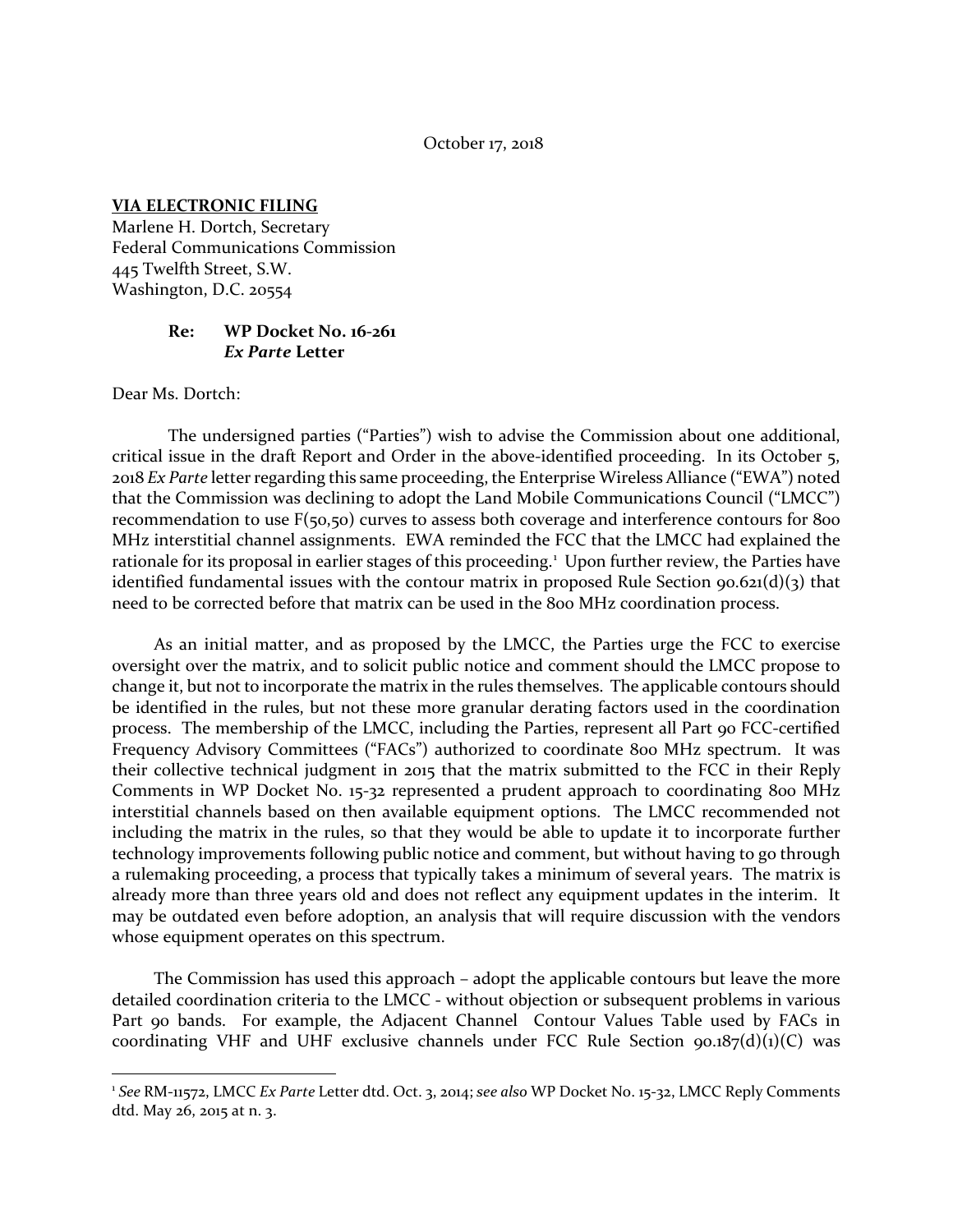Marlene H. Dortch, Secretary October 17, 2018 Page 2

reviewed by the FCC and subjected to public comment.<sup>[2](#page-1-0)</sup> However, the Table is not in the rules, so that additional refinements can be incorporated as appropriate, again after review by the Commission and following an opportunity for the public to comment. A similar approach was used in defining a Consensus Protocol for Vehicular Repeater System ("VRS") coordination[3](#page-1-1) and in establishing the applicable coordination procedures for the 12.5 kHz offset channels in the 470-512 MHz band.<sup>[4](#page-1-2)</sup> Those decisions have facilitated timely introduction of more advanced technologies into the Part 90 ecosystem and minimized time-consuming FCC rulemaking while allowing for public input into the process. The Parties urge the Commission to reconsider its decision and delete proposed Rule Section 90.621(d)(3) in favor of the well-tested and more efficient process for approving detailed coordination analyses.

Whether or not the Commission accepts that recommendation, the Parties still urge it to adopt the LMCC's recommended use of a F(50/50) curve for the interference contour, a factor that will be specified in the rules. The FACs that constitute the LMCC represent all users of 800 MHz spectrum. After careful consideration, they determined that an  $F(50/50)$  curve, with appropriate derating factors, would allow the use of interstitial channels in areas where spectrum is needed, while still providing appropriate protection for adjacent 25 kHz bandwidth licensees. A reversion to the F(50/10) curve for determining interference contours, in the opinion of the LMCC, would undermine the purpose of this proceeding, which is to create additional spectrum opportunities for this user community.

Finally, if the Commission chooses to retain the  $F(50/10)$  curve, it still must allow for modification of the matrix before it can be used by FACs to coordinate 800 MHz spectrum. The matrix is no longer correct, since the derating factors in it are based on the use of the LMCCrecommended F(50/50) curve for the interference contour. The derating factors will need to be amended to maintain an appropriate level of interference protection in light of that FCC decision, since the corrections possibly are on the order of a 14 dB difference. Once the rules have been amended to include interstitial channels, coordination of applications for 800 MHz Mid-Band spectrum at distances less than those specified in the FCC's co-channel spacing rules will need to be delayed until the matrix is modified.<sup>[5](#page-1-3)</sup> If this correction becomes necessary, the Parties urge the FCC to make the process as expeditious as possible, so that this long-awaited spectrum can be made available promptly.

This letter is being filed electronically, in accordance with Section 1.1206(b) of the Commission's Rules, 47 C.F.R. § 1.1206(b), for inclusion in the record in this proceeding.

l

<span id="page-1-0"></span><sup>2</sup> Amendment of Part 90 of the Commission's Rules, WP Docket No. 07-100, *Fifth Report and Order,* FCC 13- 52 at ¶¶ 8(2013) ("Fifth R&O").<br><sup>3</sup> Wireless Telecommunications Bureau and Public Safety and Homeland Security Bureau Announce They

<span id="page-1-1"></span>Will Begin Accepting Applications for the Operation of Mobile Repeaters on Six Remote Control and Telemetry Channels in the VHF Band on March 15, 2016, PS Docket No. 13-229, *Public Notice*, DA 16-119 (Feb. 3, 2016).

<span id="page-1-3"></span><span id="page-1-2"></span>

<sup>&</sup>lt;sup>4</sup> Fifth R&O at  $\P\P$  13-14.<br><sup>5</sup> All FACs will need to comply with the matrix when coordinating applications at those lesser distances.